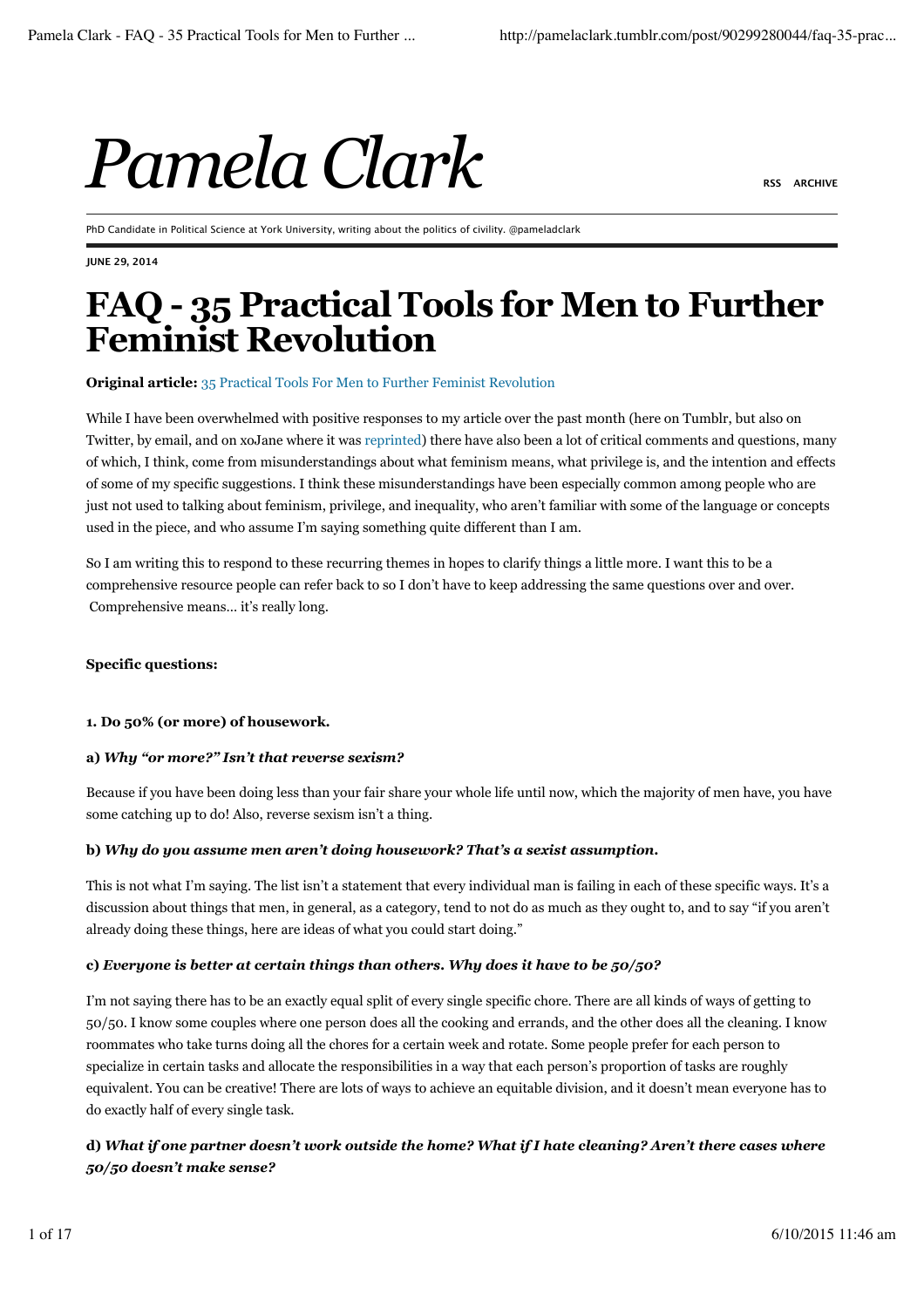The point is that the assumed starting point should be a 50/50 division. If there are mitigating factors in your personal relationship, you can negotiate based on what is fair and what makes sense for you. There are plenty of potentially relevant mitigating factors where splitting chores equally might not make sense. Maybe one partner works outside the home and one doesn't. Maybe one person has health problems or mobility issues that restrict their ability to clean. Maybe you are able to afford to hire a cleaner and this point doesn't even apply to you! There are also lots of factors that are irrelevant don't excuse you doing less, such as: not liking to do housework, not caring if housework is done, thinking it's "women's work" and you don't have to do it.

If one partner does not work outside the home and is willing to take on more than half of the household chores, then it's fine for you to negotiate that. But you should also not assume that because someone works at home they must be responsible for doing most/all of the chores, particularly if they do paid work from home, or if they are busy doing the work of caring for dependents while they are at home.

# **e)** *I already do more than 50% of the housework, guess I have to start doing less now ha ha ha.*

You and the vast majority of women in the world, dude. You don't get a cookie.

.

.

.

# **2. Do 50% (or more) of emotional support work in your intimate relationships and friendships.**

# **a)** *Why "or more?" Isn't that reverse sexism?*

See 1a above.

# **b)** *But aren't women generally just better at emotional labour than men?*

With practice, men can learn to be just as good at it. Everyone benefits from the emotional labour of others, so equality means everyone should do the work.

# **3. Consume cultural products produced by women.**

# **a)** *Why does this matter?*

Because having women's voices and subjectivites represented in the products we consume enhances our ability to think about them as full, complex, human beings. Because it's important to financially and socially and emotionally support and admire women who are doing and saying and making amazing work. Because it's not okay to live in a bubble where virtually everything you think of as being interesting or important or relatable is made by men. Among other reasons.

**4. Give women space.**

# **a)** *Doesn't this treat women like they're weak?*

I am not stating that women, as a general category, cannot handle men being near them. My point is that *many* women feel less comfortable when in close proximity to an unknown man, and this is a sad, but reasonable and normal, feeling for women to have in the world we live in. Many (most?) women have had experiences of having our space or sense of safety violated by unknown men in public spaces.

Not every woman may feel it's necessary for a man to do this, but it's just a very easy gesture of sympathy and kindness for men to recognize that it's very *likely* a woman will feel less comfortable if he walks close to her in the dark, stands near her on an empty subway platform, or sits next to her on the bus when there are other seats available, and just give her some distance.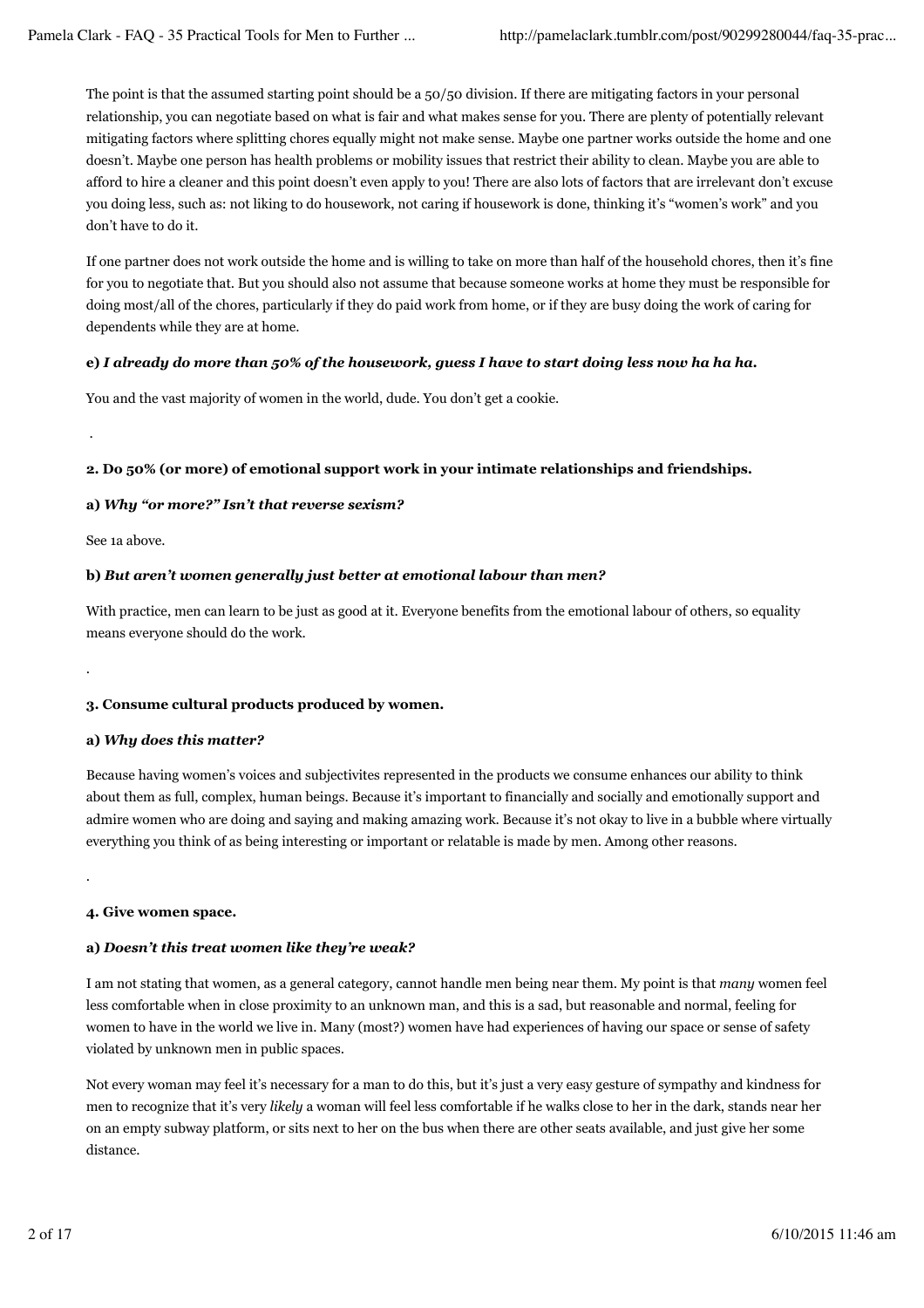*.*

.

# *b. Isn't this the same thing as if I were to ask black people/Muslims/[insert other marginalized group] to cross the street because I say they make me uncomfortable?*

No, it is an extremely different thing. It is pretty much the exact *opposite* thing.

What I am suggesting is that people who have structural privilege (in this case, men) consider voluntarily changing their behaviour to act in a way that might lessen the degree to which people who lack this privilege may feel unsafe/threatened /vulnerable in their day to day lives. This gesture is geared toward making public spaces more accommodating and pleasant for people who often reasonably feel vulnerable within them, and who often experience abusive treatment within them.

This is a completely different thing than if someone who is advantaged by structural privilege (and a racist) were to expect someone *else* to change their behaviour because this privileged racist person wants to have even *more* privilege/power /control, and to make public spaces even *more* hostile and threatening for marginalized people.

I'm suggesting that people who have unearned privilege can voluntarily do something to resist power inequality and make others feel less unsafe. My suggestion is self-directed and harms no one and advantages marginalized people. The other example is about people who have unearned privilege doing what they can to make *themselves* feel safe. It is other-directed and non-voluntary and advantages privileged people at the expense of further victimizing those who are already marginalized.

So no, these are not even close to being the same thing.

**5. … but insert yourself into spaces where you can use your maleness to interrupt sexism**

# **a)** *Doesn't this put men into a position of feeling like a "hero" or "savior"?*

If the man is a self-important jerk who is doing this for the wrong reasons (because HE wants to be celebrated and not because he cares about stopping sexism), then in such a case it could. So don't do that.

I'm a cynical person by disposition, but I do think intelligent feminist men are capable of making these kinds of gestures without being motivated by purely egoistic reasons, and think that this can be a concretely helpful thing for women.

Like many women, I've really internalized the (problematic) gender socialization rule that tells us to be kind and polite to others, even when they make us annoyed or uncomfortable or bored. I've had male friends interrupt instances where they could tell some guy at a bar/party/on the bus was bothering me and wouldn't take the hint that I wasn't interested, and I've personally always really appreciated it when that has happened.

I also think if men learn to think about, and we as a society learn to treat, these kinds of acts as natural, normal gestures of compassion we should all try to do for other humans, it will help us to not see these kind of gestures as unusual, extraordinary, heroic things. And I think that's a good outcome to work towards.

# **b)** *Women should do this too!*

Sure, suggesting man can do this is not suggesting women cannot or should not also do it. This is a helpful courtesy gesture that a lot of female friends already do for one another. I'm just suggesting it would be a good idea for men who have female friends to learn how to participate in this too. My point is that men shouldn't assume that it's a woman's job to do this so they don't need to worry about taking care of it themselves.

Moreover, my personal experience (and one I think many women will echo) is that sometimes creepy/threatening men won't leave you alone if a female friend interrupts, but if another male is nearby they'll react differently. This isn't how it should be, but it's often how it is.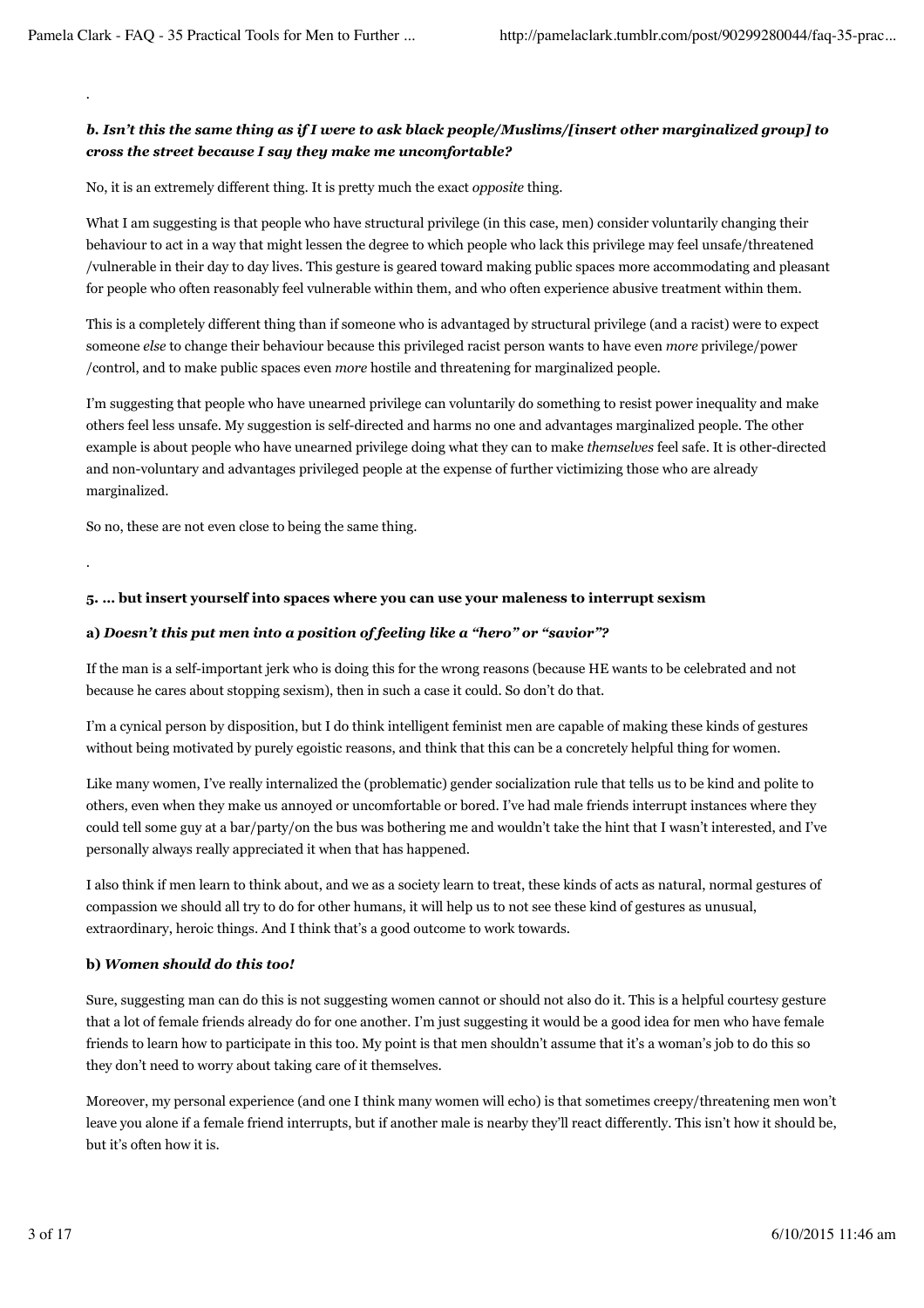.

# **6. When a woman tells you something is sexist, believe her.**

*note: This is the item on the list that the most women have said is the most important to them, and the most men have reacted against. I think that's telling. Men are used to living in a world where their opinion gets to count, and gets to count the MOST, in most social situations. A lot of men find the idea that there are situations where they should trust someone else's perspective above their own to be an indication of like, extreme dictatorial censorship. In fact, learning to accept that your own voice isn't always the one that matters most is an important part of learning to conscientiously deal with your privilege.*

# **a)** *Why is a woman's word more authoritative than mine? Why don't I get to have a say?*

The first part of my response is a philosophical point: All of us should learn to value and appreciate experiential knowledge. Men do not, and cannot, have the same level of understanding of what sexism looks like and feels like because they are not themselves subject to it. Just as a racialized person will have a different level of understanding of racism than someone who has racial privilege, or a queer person will have a different level of understanding of heterosexism than someone who has heterosexual privilege. Where we have privilege, an important part of working to cede it is recognizing that no matter how much you educate yourself about a topic or how much of an ally you consider yourself to be, you will never have access to the same level of understanding about the form of oppression as someone who lives with the effects of oppression every day.

But there is also a really basic, practical element to my response to this question: Because men lack the same kinds of experiential understanding of sexism that women have, they are often not as attuned to the subtler, less obvious ways that sexism can manifest. Sometimes men don't realize when things are sexist because they think of sexism as being a very obvious and explicit thing, but it can (and often does) entail subtle forms of differential treatment or microaggressions that men are less able to pick up on because they haven't experienced it themselves.

I think a lot of men who object to  $#6$  also fail to recognize that intent  $/=$  effect. You can say you support feminism as much as you want, but this does not mean you are immune from inadvertently doing sexist things. And having good intentions does not excuse you from responsibility if what you say has a hurtful effect. So in instances where you are personally accused of sexism or where you want to defend someone else accused of sexism, instead of doubling down and insisting that what was said or what happened isn't sexist and isn't wrong but it's *women* who are wrong in their interpretation of what happened, *listen* to accusations of sexism, take them seriously, and reflect upon whether there's something you could be missing.

Having to prove that injustices you experience are, in fact, injustice at every single turn is one of the most insidious and stifling parts of going through life as a woman (or a person dealing with any form of structural oppression). It is a really, really frustrating and hurtful and disempowering thing to *experience* a sexist thing, and then when you tell someone about it you become doubly oppressed by not only the effects of the injustice of the sexist thing itself, but also by having to deal with their skepticism and disbelief about whether the thing you experienced was actually unjust. It's a really common way that a lot of men invalidate women's experiences, and a practice that teaches women think they're wrong for being upset and speaking out against sexism.

If you are a feminist man, it should not be your goal to make women second-guess themselves and feel wrong when they express being upset about sexist treatment. But this is what you accomplish when you don't believe women when they talk about personal experiences with sexism.

So when a woman is feeling hurt by something that happened to her and she feels it was sexist, you don't lose anything by believing her and supporting her in that moment and telling her that she shouldn't be made to feel that way.

"When a woman tells you something is sexist, believe her" does not mean you have to shut off your brain and not have any independent thoughts about what sexism means or what it looks like. It means making a commitment to thinking about issues of gender inequality in a broad, structural way, and allowing women to theorize their own life experiences without invalidating them or being skeptical about it. If you genuinely want to have an intellectual debate about an issue, at least save it for later. Don't do it at the time when she is in the midst of expressing feelings of degradation and hurt and anger about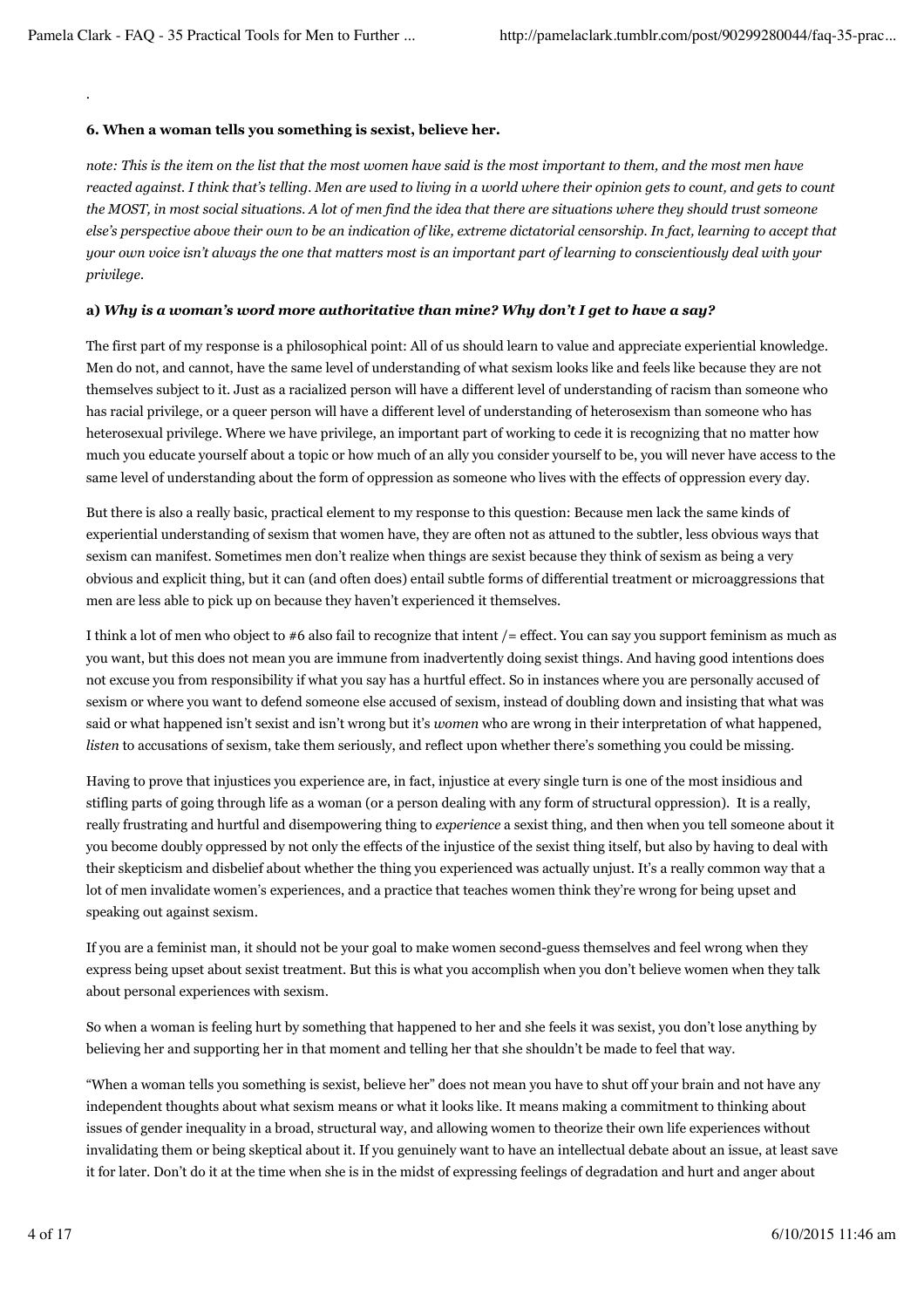specific things she has experienced. And don't tie your intellectual debate to an evaluation of whether her interpretation of her personal experiences is valid or not.

.

.

# **7. Educate yourself about sexual consent and make sure there is clear, unambiguous communication of consent in all your sexual relationships.**

# **a)** *Sure, so basically don't rape. Easy!*

"Don't rape" is part of it, but it goes further than that. Learn about affirmative consent. Learn about how people can technically say yes even when they feel coerced and unable to say no. No means no, but the absence of no or a reluctant yes is not necessarily a yes. For example, a lot of men are socialized to think it's perfectly okay to have sex with a woman so long as you eventually get her to say yes, even if you have coerced or guilted her into agreement. This is not, in fact, okay. I think most of us grow up with very skewed ideas about what consent and non-consent look like and that it is really important for all of us to become more conscious and aware of how we negotiate and express consent in our sexual relationships.

# **b)** *Why do you assume all men are having non-consensual sex?*

I'm not assuming this. See 2a. But also, consent, as stated above, is very complicated and I think a lot fewer people are having authentically consensual sex than realize it.

# **8. Be responsible for contraception.**

# **a)** *Doesn't a man paying for contraception lessen a woman's economic autonomy?*

I mean, I guess you can look at it this way in an abstract, symbolic sense, but in a concrete sense it gives her more money in her pocket. Women who pay for their own contraceptives concretely have *less* money in their own pocket that they could use to pay for other things. Women don't acquire more economic autonomy if their male partner *doesn't* pay for contraception and just spends more of his money on himself instead.

# **b)** *Why shouldn't it be 50/50? That seems more fair.*

Because we live in a world where people with uteruses have 100% of the physical burden of pregnancy and also virtually all the physical risks with every form of currently available contraception except vasectomies. Not 50%. So if you have well less than your fair share of these physical burdens, I think it's fair for you to assume a lot more than 50% of the financial burden.

# **c)** *If it's for a woman's body, why should a man pay for it?*

Because both of you derive benefit from it, but she has all the physical risk. Because the fact that there aren't more contraceptive options available for people with pensises is not a matter of biological necessity, but because we live in a world that expects women to be willing to assume embodied risks of preventing unwanted pregnancy but thinks men can't or shouldn't be expected to make this same sacrifice. The reason that contraceptives are made for women is because we live in a world where men's bodies are treated with more value and care than those of women. Most women don't generally ENJOY putting stuff in their bodies to prevent pregnancy, they do it because they don't have other choices. And, again, the fact that they don't have other choices reflects sexist practices and assumptions within the medical community about whose bodies should be made to assume risks and responsibility.

# **9. Get the HPV vaccine.**

# **a)** *Shouldn't women get it too?*

Yeah, sure. As with every other item on the list, my suggestion that men should do it is not a suggestion that other people

.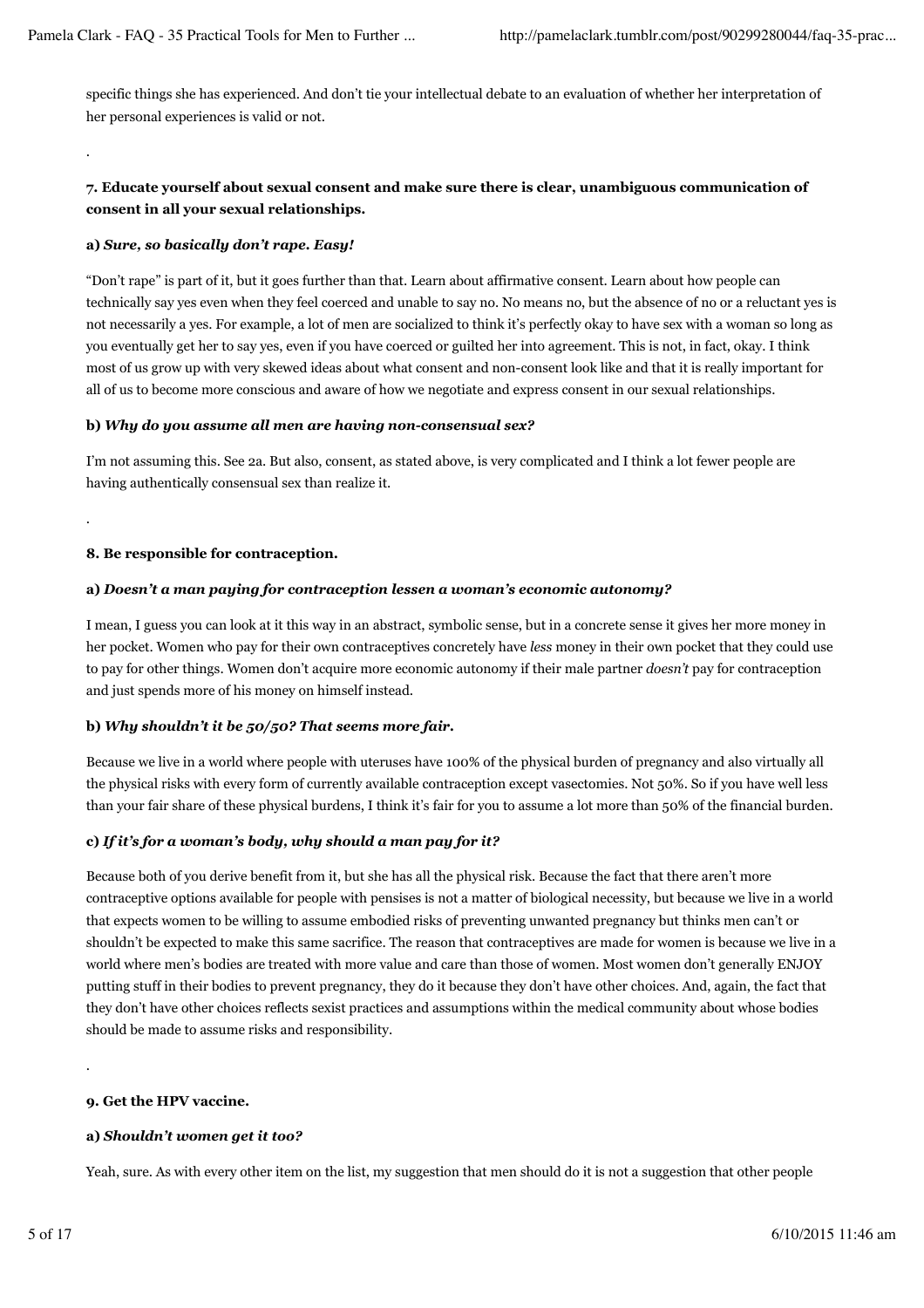should not. I think all people who are able to and want to should get all the vaccines they want!

#### **10. Have progressive name politics.**

.

#### **a)** *What if my fiancee/wife wants to change her name? Shouldn't it be her choice?*

I'm not suggesting we mandate that women can't change their names. There might be a variety of reasons why a woman wants to or does change her surname upon marriage, and I'm not suggesting that she doesn't or shouldn't have a right to do so.

The trouble we get into, in a broader sense, is that it's hard to separate out how freely chosen women's choices can be when we live in cultures so dominated by patriarchal norms and traditions. I think a lot of men feel like because women agree to change their names that they completely freely and apart from patriarchal norms *wanted* to change their names. But it's really impossible to separate out the desires that we have from the cultural norms of our society that assume and legitimize *some* kinds of desires while demonizing others.

Women can want to or enjoy doing things that reinforce sexism and patriarchy. That doesn't mean we shouldn't allow individual women to do things they want that might reinforce sexist cultural norms, and in fact I think we should let individual women make whatever choices they feel are right for them. But/and at the same time we should be working to change what our cultural norms are so that the desires women have and the choices available for them to make are less tied to oppressive gender norms and patriarchal traditions.

# **b)** *Why should men treat changing their own name as preferable to a woman changing hers? Isn't that sexist?*

Because all else being equal, it's preferable to contravene a patriarchal norm than to reinforce it.

**11. If you have children, be an equal parent.**

# *a) But aren't women more nurturing and better at parenting than men?*

See 2b.

.

.

.

# **12. Pay attention to and challenge informal instances of gender role enforcement.**

# **a)** *I don't want to be bossy and tell other people what to do.*

Well, unfortunately making people feel temporarily uncomfortable is an important and necessary part of provoking social change. A lot of us easily lapse into traditional gender roles without realizing that it's happening, and it doesn't mean that we're dupes or monsters when it happens. But these kinds of everyday, informal instances of conformity to hegemonic gender ideals are what really solidify, reinforce them, and give them their strength.

We all need to be willing to speak up when we notice it happening, and we all need to be willing to hear criticism without taking it as an assault on our motivation or character. And we all need to be more afraid of doing nothing than we are of potentially making people feel a little bit uncomfortable.

**13. Be mindful of implicit and explicit gendered power differentials in your intimate/domestic relationships with women.**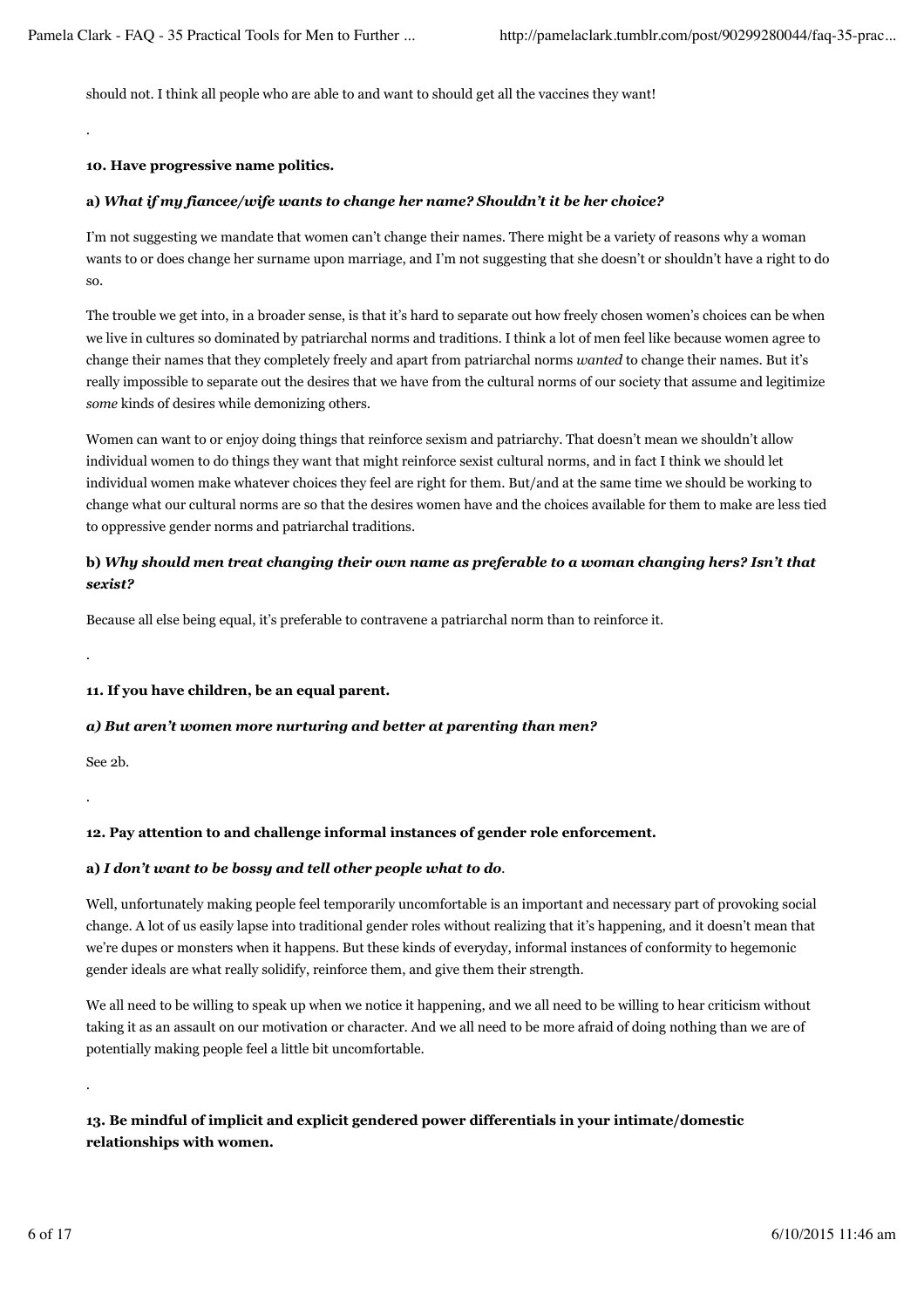# **a)** *Why does this matter?*

.

.

A lot of times we assume that gender inequality is something egregious and obvious, or a relic of the past. We think that if we aren't doing something explicitly sexist or with the intent of being sexist, that there is no sexism. But this isn't the case. Being mindful of the subtle ways that gender inequality occurs in our everyday lives helps make our relationships more equal, and it also makes us more attuned and sympathetic to broader issues of gender inequality.

# **14. Make sure that honesty and respect guide your romantic and sexual relationships with women.**

# **a)** *Not all men! And sometimes women are dishonest or disrespectful in relationships too.*

The framing of this point, and of the list in general, is not making absolute, universal claims that all men do x and all women do y. Everyone should be honest and respectful to people with whom they are intimate. Men are part of the category of everyone.

# **15. Don't be an online bystander in the face of sexism.**

# **a)** *I don't like being confrontational. Why should I?*

Because other people's rights and feelings of safety are more important than you not wanting to feel a little uncomfortable for five minutes.

Because it's not fair for women to have to bear the brunt of sexism and sexist commentary, and on top of that also have to do all the work of having personal conversations to educate individual men about why they shouldn't say sexist things.

Because lots of time men who are making sexist remarks won't listen to women who object because they are so sexist that they won't take seriously what a woman has to say. If a man says the same thing, he may be more inclined to listen. This shouldn't be how it is, but often it is.

# **b)** *Doesn't this suggest women can't stand up for themselves?*

See 4a.

.

# **16. Be responsible with money in domestic/romantic relationships.**

# **a)** *Why do you assume men aren't responsible with money and women are?*

We are not assuming this. Everyone is capable of being financially irresponsible. Again, this is a list of suggestions that may or may not speak to your personal experience. But because men have traditionally had (and continue to have) greater economic power than women, the issue of how money is spent and distributed within domestic heterosexual relationships is an important one to think about in the context of a feminist discussion of male privilege.

**17. Be responsible for your own health.**

# **a)** *Why do you assume men aren't responsible with their health and women are?*

See 16a.

.

.

# **18. Don't ogle or make comments about women. (i.e. Keep your tongue in your mouth and comments to**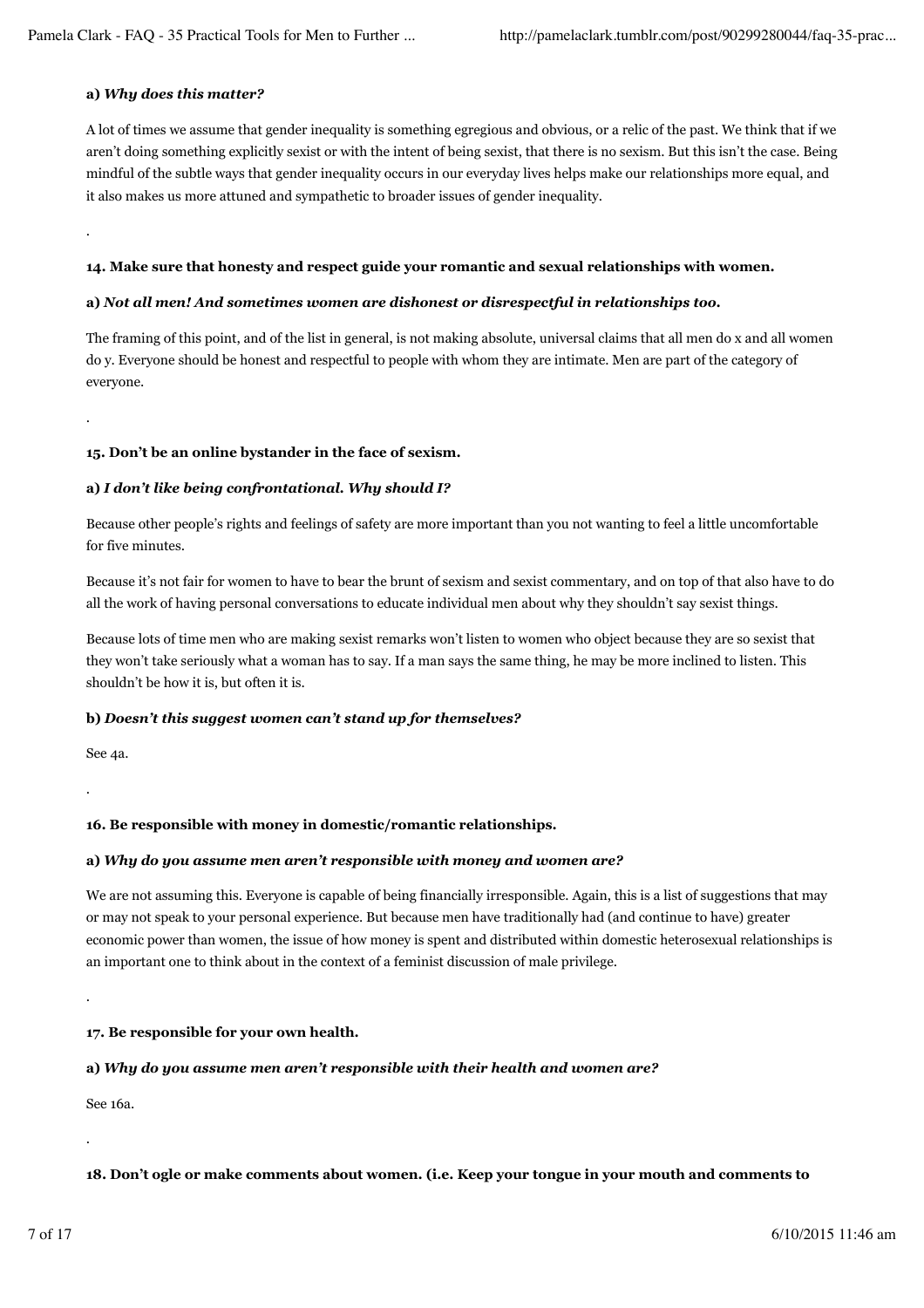#### **yourself.)**

# **a)** *What about in countries where this kind of commentary is more normal and accepted? Should this apply there too?*

In some countries or cultural traditions it is much more normal and accepted for men to comment on women's bodies. In these cultures, women who *receive* the comments may be much less likely to be offended by the comments themselves than women who live in places where this kind of commentary is unusual. However, it is not just because of causing offence that this kind of behaviour is harmful to women. Even in cultures where this behaviour is ordinary, it still contributes to a social climate where women are objectified and valued primarily on their appearance, where women feel most cared for and appreciated when their bodies are pleasing to men, not when they are intelligent or capable or accomplish important things. Moreover, in cultural contexts where this kind of appearance-based attention is commonplace, women who do *not* receive this kind of attention from men may feel devalued, undesirable and unimportant.

All of this is a dynamic all feminist men should strive not to contribute to. Learn to express appreciation for women based on who they are, not just what they look like.

#### **b)** *Does this mean I can't compliment women on their appearance?*

It means that you shouldn't compliment women on their appearance in ways you wouldn't compliment men on their appearance too. In the same way you might express fondness for a jacket a man is wearing, you might compliment a woman on her nice scarf. And in the context of a relationship/sexual encounter with someone, certainly you can express appreciation for their body. But, as a rule, don't do this to random women on the street, acquaintances, or friends.

#### **19. Pay attention to the gender of experts and key figures presenting information to you in the media.**

#### **a)** *Why does this matter?*

.

Because it reflects structural inequalities and harmful aspects of gender norms.

Most professors are men. Most politicians are men. Most political pundits are men. Most research scientists are men. At conferences, a majority of speakers are usually men. Often the excuse given for why women don't serve in these kinds of roles is that they just don't want to participate, or that they don't have the knowledge or skillset to be experts.

In fact, there are all kinds of concrete, structural obstacles that contribute to women's lack of ability to participate. For instance, because women are disproportionately responsible for childcare, this reduces the time and energy they have available to channel into their careers. A woman cannot take time to appear as a pundit on a weekend morning show if she has children and lacks access to good, affordable childcare on the weekend. Women with children are also less likely than men with children to take on demanding careers that require long, erratic hours or travel because they are treated as the natural and best caretakers for children and have a lot of social pressure exerted upon them to be the primary caretakers.

There is also, as I said, a significant effect of gender norms. Men tend to be more willing to put themselves forward as authorities even with less experience, while women tend to think they do not have enough knowledge or experience to be an expert. Even if we can't, by ourselves, make there be more women in positions where they are authoritatively talking about their knowledge, we can at least think about the reasons women do not or cannot speak in these kinds of roles, and how things might be different if their voices were represented.

#### **20. Ensure that some of your heroes and role models are women.**

#### **a)** *Why is this important?*

See 19a. It is uncommon for women to be presented to us as heroes and role models *unless* we are explicitly talking about

.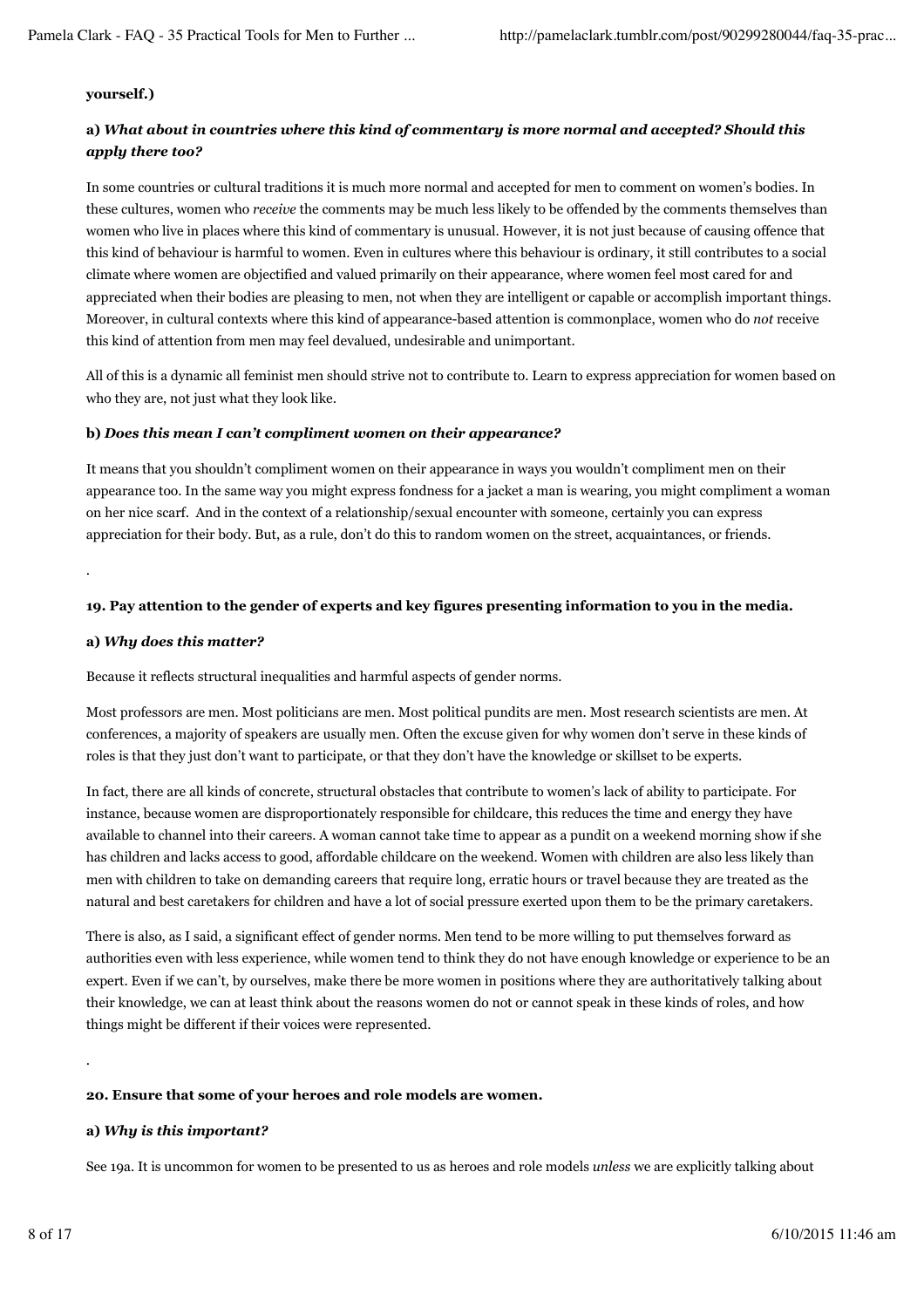women's history or feminism. The more men learn to identify with women and view them as aspirational figures in all aspects of life, the more this contributes to a sense that women's accomplishments are important.

# **21. Praise the virtues and accomplishments of women in your life to others.**

#### **a)** *If I suggest someone for a job just because she's a woman, wouldn't that be sexist?*

Well, if you would have to struggle so much to think of competent women you know that it would be a token gesture for you to do so, this is symbolic of the fact that you need to do better in your life at surrounding yourself with strong female peers. The point is it should not be a struggle for you to do so. You should make sure that in all facets of your life, women are being included and encouraged to succeed so that you are surrounded by plenty of smart, thoughtful, competent women and can easily do this *without* it being a token gesture. If they are not being included and encouraged to succeed, work on finding ways to make this better.

#### **22. Have integrity with your male friends. (i.e. Don't be a "bro.")**

#### **a)** *Wouldn't I lose a lot of friends if I did this?*

If your friends are the kind of people who think it is a bigger problem to be called on their sexism than it is to be sexist, I think they are not particularly good friends and you are better off without them.

# **23. Don't treat your spouse like a "nag." If she is "nagging," you are probably lagging.**

#### **a)** *Don't some women treat some men like "nags"?*

I'm sure this happens sometimes. But just because women can do something too doesn't mean it's not, in general, a hugely gendered phenomenon usually perpetrated by men. The existence of contrary examples to a rule does not mean the rule itself does not exist, shouldn't be called a rule, and shouldn't be examined *as* a rule.

.

.

.

.

# **24. Know that acknowledging your own sexist opinions and stereotypes you hold is not enough. Do something about them.**

#### **a)** *Like what?*

Read. Learn. Talk openly with other feminist men about these issues and talk about them as a problem that is your responsibility to fix. Come up with strategies for how you can challenge yourself. Don't allow yourself to feel guilty but complacent. Push yourself to do the work and be better.

**25. Befriend females.**

**a)** *Isn't that tokenism?*

See 21a.

.

.

#### **26. Find female mentors/leaders. (i.e. Be subordinate to females.)**

#### **a)** *Are you saying men should be subordinated by women? MISANDRY!*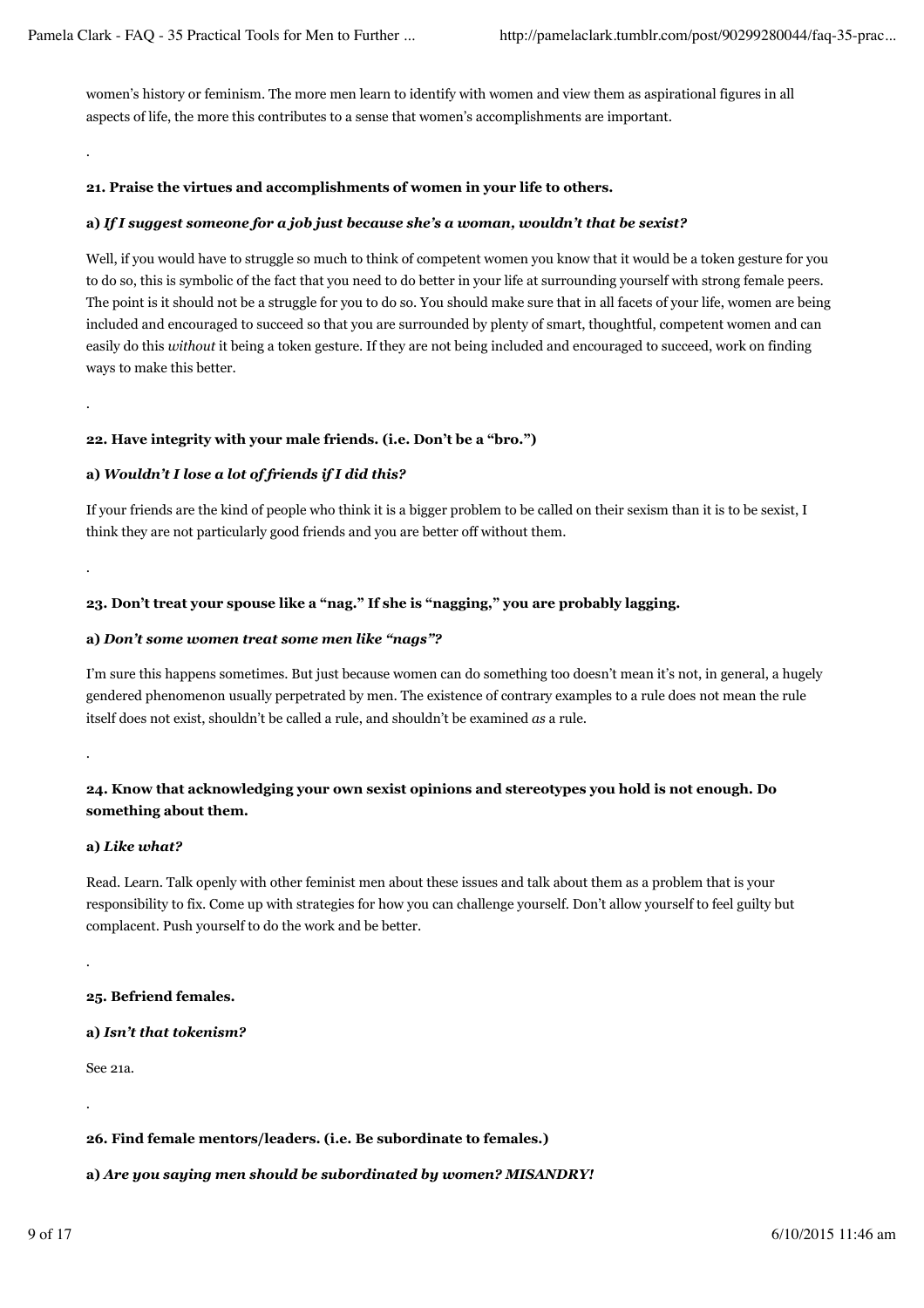Being subordinate to women does not mean being subordinate to *all* women, it means being subordinate to *some* women. All of us, in various parts of our lives, are subordinate to other people- to parents, teachers, police officers, politicians, bosses, etc. It is important to have women are in these positions as our bosses/leaders/teachers/mentors. It is important for men to experience being subordinate to women in these kinds of roles, and to be willing to accept the authority of women in positions of authority without feeling powerless, emasculated, or acting disrespectfully toward them on the basis of their gender.

# **27. When in a romantic relationship, be responsible for events and special dates associated with your side of the family.**

# **a)** *What if I'm really bad at this and my partner is good at it?*

You can learn to be better. It is not a coincidence that it's generally men who are worse at this than women. Women are better at it because we are taught to make it a priority. You can learn to be good at it too, or else you can learn to use a calendar.

.

.

# **28. Don't police women's appearance.**

# **a)** *But if a woman is buying into sexist beauty norms, doesn't that make sexism worse? Shouldn't I challenge her?*

My belief is this: Women have all kinds of reasonable reasons for doing the things they do and we can't possibly know what an individual woman's personal reasons or experience are. There can be all kinds of social sanctions for women who don't adhere to conventional beauty ideals by, say, not shaving body hair, not wearing makeup, having small breasts, not being thin, or wearing "unfeminine" clothing. But let's place the blame where it belongs: on the existence of these restrictive ideals and the beauty industry that perpetuates them, not on women who may participate in some/all aspects of meeting idealized beauty standards so that they do not have to personally deal with the very real social sanctions of noncompliance.

As feminists, let's work toward an approach where we accept women's choices as individuals, but/and work toward creating a cultural context where the choices women make are less constrained by patriarchal cultural norms.

.

# **29. Offer to accompany female friends if they have to walk home alone at night**

# **a)** *What if my female friends don't want me to do this?*

I am suggesting you offer, and explicitly NOT suggesting that you insist. Some women might really appreciate this gesture, others might not think it's necessary. That's fine. The offer is still a nice one.

# **b)** *Doesn't this put men in a role of "saviors" or "heroes?"*

See 5a.

# **c)** *Doesn't this suggest women are too weak or fragile to walk home by themselves?*

See 4a.

.

# **30. Inject feminism into your daily conversations with other men.**

# **a)** *Won't this annoy people? I think I would lose friends if I do this.*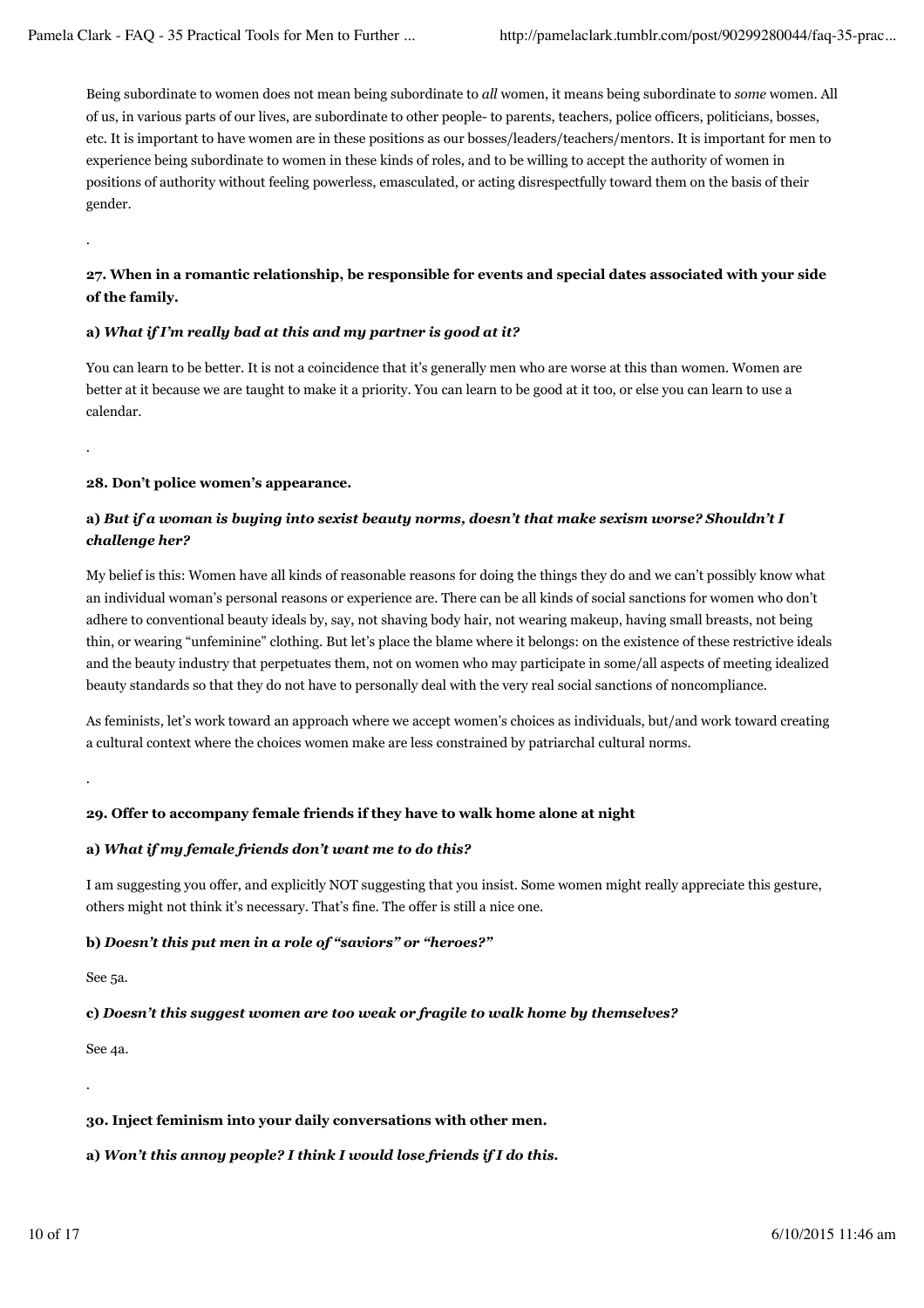See 12a.

.

**31. If you have a tendency to behave inappropriately toward women when you are under the influence of drugs or alcohol, do not consume drugs or alcohol.**

#### **a)** *What about women who behave inappropriately when they drink?*

See 14a,

.

#### **32. Be aware of the physical and emotional space you occupy, and don't take up more space than you need.**

#### **a)** *But when you have testicles you can't close your legs when you sit!*

The operative phrase is "more than you need." Be aware of how much you really need, don't use more than that. Remember that a lot of men vastly overestimate the amount of space that they think they need or are entitled to. Unless you have a significant anatomical anomaly, it is possible for you to sit with your legs reasonably parallel to one another. If you feel you cannot or do not want to do this, then stand up rather than crowding the seat of a woman next to you.

.

#### **33. Walk the walk about income inequality.**

# **a)** *What if then I can't pay for xyz necessary thing for my children, what if I financially support my spouse/parents, what if I'm poor…?*

Then you do not fall into the category of being "financially able to do so," as I specified, and so this doesn't apply to you. There are lots of other tools on the list you can do instead!

# **b)** *The gendered wage gap is different in different countries/doesn't apply in xyz context. What about that?*

Be creative! The 23% number is not a hard and fast rule. You can change the number for whatever suits your particular situation, if you want, or you can reject the idea altogether and do something else. These are, again, voluntary suggestions and not something I'm suggestion we pass into law.

# **c)** *The wage gap isn't the same for all people of all races. What about racial implications?*

This suggestion is meant to be a symbolic form of redress for those who benefit from wage inequality. If you are a racialized person in a society where there is a racial wage gap, you are less likely to benefit from wage inequality and so this suggestion may not apply to you. Racialized men can still benefit from a gendered wage gap even as they are disadvantaged by a racial wage gap. I also stipulate that this suggestion is intended for men who are financially able to do so. Racialized men are, in many instances, less likely to be in a financial position where they have enough discretionary income to be able to donate a significant amount of it.

Again, the 23% suggestion is not an absolute rule. You can modify, adapt, or reject the idea altogether. You can be creative with how you want to negotiate your own relationship to economic privilege based on your own personal situation.

# **d)** *The wage gap isn't about gender!*

Yes it is (among other things).

# **e)** *This suggestion is too liberal (in a philosophical sense) and doesn't do anything to address real roots of the issue.*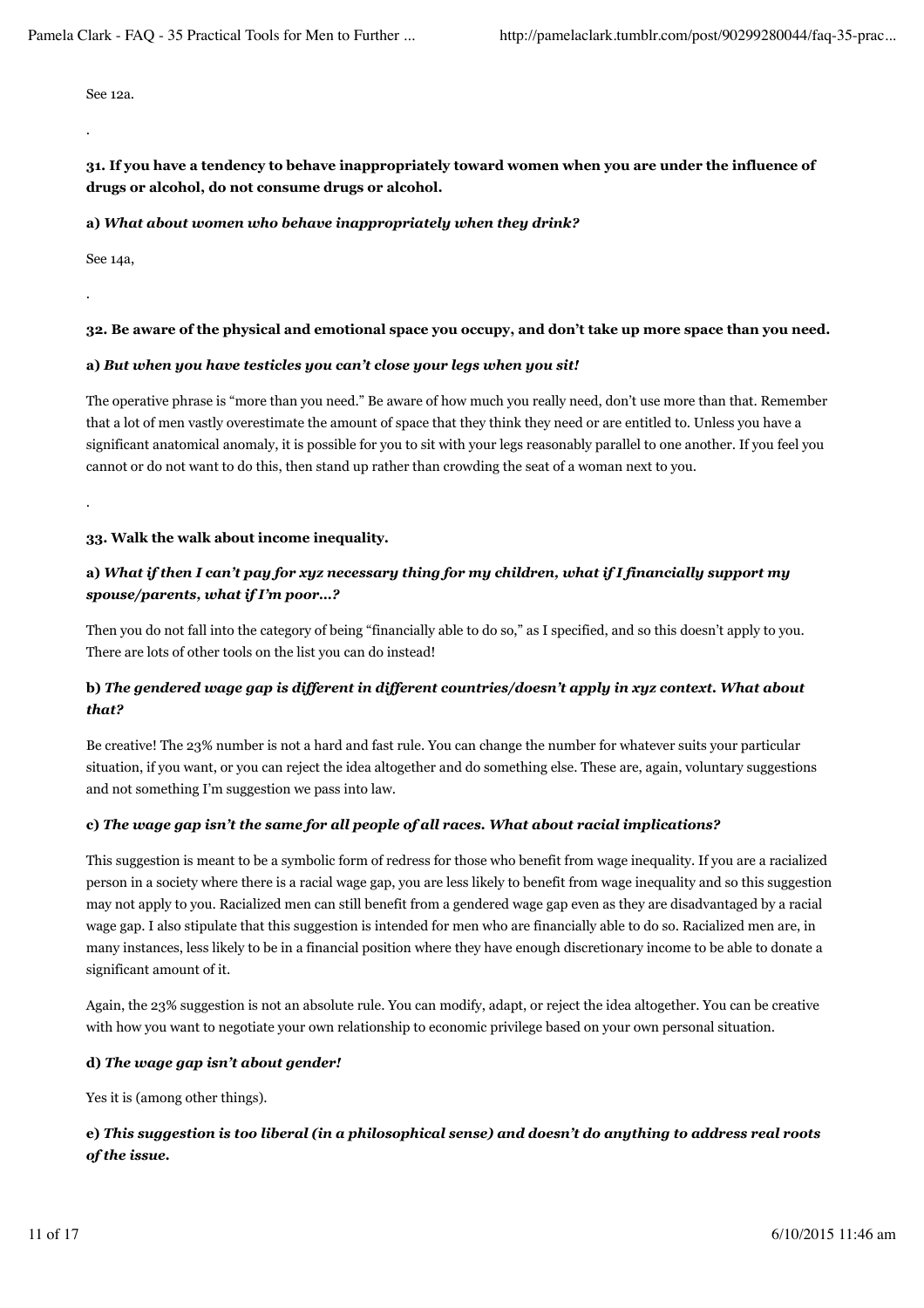Would it more radical for a millionaire dude to just sit on the 23% and do nothing positive with it at all? No.

Do I think this suggestion is the best way to fix the problem of income inequality? No. This list is about informal, practical, everyday tools and not about how to create huge, systemic, revolutionary change. I think it's one way to start a serious conversation about reframing the way that those who benefit from economic privilege think about their responsibility to cede this privilege.

I am strongly in favour of wealth redistribution, and this is one way to, again, reframe the way we think about wealth redistribution and economic privilege along at least one axis of oppression by addressing the structural relationship of gender inequality and wealth inequality.

Yes, it's a liberal suggestion, no, I'm not a fan of liberalism, and no it isn't anywhere near close to a solution in and of itself. But pragmatically, here and now, the world we live in is a liberal one, and I think we'd be better off if even a few rich dudes did this than if they did not.

# **f) Women only earn less because they work fewer hours (because they're taking care of kids)/have less experience/aren't as often in high powered positions/go into careers that pay less well.**

And the reason they work fewer hours and are less often in high powered positions and are assigned primary responsibility for unpaid domestic work and go into careers that pay less well is because… of gender inequality!

The existence of the gendered wage gap is not just an issue of whether there is unequal pay of a man and a woman doing the exact same job-though that, to be clear, still happens a LOT. It's also about the subtle way that men and women are socialized to pursue different kinds of careers and perform different types of labour, and the way these kinds of gendered work are valued within our economic system. For example, women are generally disproportionately responsible for doing unpaid childcare, elder care, and domestic labour, which reduces the time they have available to devote to paid work. When they are out of the paid labour force doing this kind of work, it also reduces their ability to amass paid work experience in order to advance their careers and earn more or get promotions.

From the time they are young, women are being socialized to think about themselves and their role in the world in a way that funnels them toward developing types of labour, skills, and interests that tend to be underpaid (or unpaid altogether) and sets them up for being disadvantaged by the gender wage gap from the outset. The fact that women participate less in the paid workforce than men does not show that there isn't a gendered wage gap, but rather shows that women are strongly burdened by the effects of economic gender injustice insofar as the work they are taught to do is chronically undervalued, and also to they extent that they are often socialized in a manner that teaches them it is their responsibility, and not men's, to shoulder the lion's share of responsibility for thankless, unpaid domestic/care work. (note: and it's not just that they choose to be responsible for this kind of work because they completely independently and apart from gender socialization love to, but to large extent because they are expected to and face significant social pressure and face significant social/familial sanctions if they fail to assume personal responsibility for doing the bulk of this work, whereas men generally do not face social repercussions if they do not perform these types of work and are treated as angels if they decide to do any at all).

Women tend to be socialized in a way that makes us disproportionately likely to go into "caring" fields, while men are socialized in a way that makes them disproportionately likely to pursue careers in the trades or jobs that require mechanical/technical skills. And at the same time as our gender socialization apparatus teaches women to focus on developing caring skills above technical skills, our economic system tends to value technical skills above caring skills. For example: there is nothing intrinsically more valuable about the labour of a plumber (an overwhelmingly male field based on technical specialization) who knows how to unclog a pipe, as compared to the labour of being an early childhood educator (an overwhelmingly female field based on caring skills and requires a similar amount of training as a plumber) who knows how to teach children to read. Yet according to The Internet, the labour of a plumber is valued at a rate of approx. \$27.76/hour while ECE workers are usually paid about half that, \$14.70/hour.

Even when you look at men and women in the same field, there are still gender pay disparities, and a big part of this is a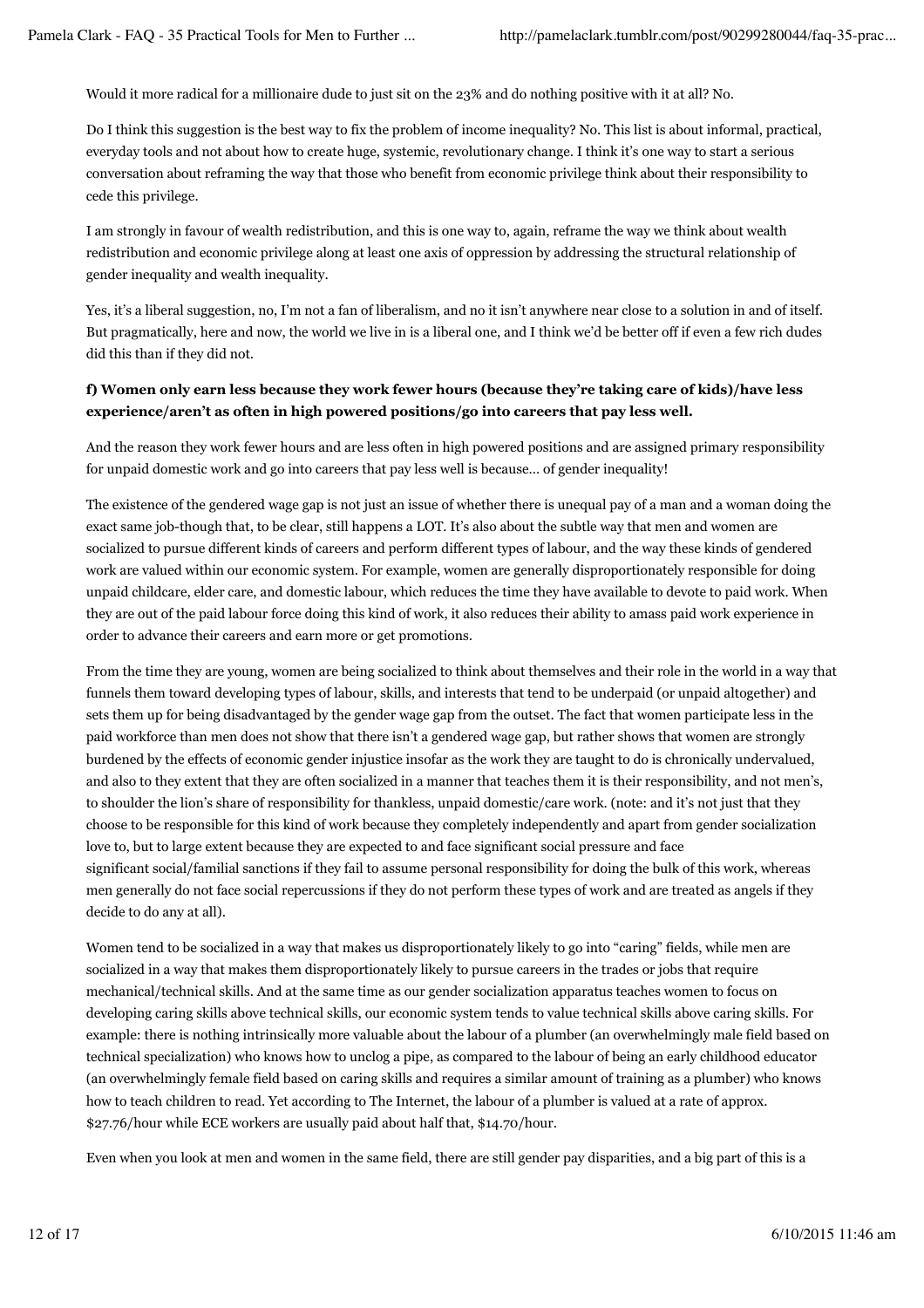reflection of gender socialization. For example, female doctors tend to earn less than male doctors on aggregate. One component of this is that even among doctors with the same amount of education, female doctors disproportionately become GPs and paediatricians (types of medicine that are more care-oriented and also among the lowest paid) whereas male doctors disproportionately go into surgical fields (types of medicine that are more technically-oriented types of medical practice and among the highest paid). It is not because male doctors (in general) are more competent or have more experience that they earn more than female doctors (in general), but because of social and economic forms of gender inequality.

In sum, the fact that there are also social factors at play in economic inequality does not mean that gendered economic inequality does not exist. The gendered wage gap is not merely about (although it is also about) men and women being paid differently for performing identical work, it is also about the ways men and women are socialized in ways that teaches them to do different kinds of labour, and the way these different kinds of labour are, often relatively arbitrarily, assigned value in our current economic system.

# **34. Get in the habit of treating your maleness as an unearned privilege that you have to actively work to cede rather than femaleness being an unearned disadvantage that women have to work to overcome.**

# **a)** *How do I do that?*

.

.

Well, I think the suggestions on this list can be a good place to start! Think about ways you are advantaged by male privilege (for example, economic privileges, feeling of safety in public spaces, greater/less objectifying representations of your gender in the media…), think about concrete ways that you could work improve gender equality and pick a few of them to act on. You could advocate for free/low cost childcare within your workplace and in your community. You can (and should!) vote for/volunteer for/donate to political parties that support a strong social safety net. You might decide to learn about sexual assault and domestic violence and teach other men about it. Write articles about issues pertaining to gender equality like the wage gap, reproductive freedom, or objectification of women in media. It's not enough to just nod your head in agreement when women do the work of fighting against sexism. Make it *your job* to teach yourself and start conversations with others about gender inequality.

# **35. Self-identify as a feminist.**

# **a)** *But don't some women not like it when men identify as feminists?*

I think what women moreso don't like is (cis) men who self-identify as feminist entering into feminist spaces and taking over. Don't do that.

When men identify as feminist and talk about feminist beliefs in their day-to-day lives, it is a really powerful way to normalize the term. A lot of people view feminism as a fringe, fanatical belief that is extreme and anti-man, and so when men identify as feminists it takes away some of the power of these false assumptions. It is especially useful in response to virulent anti-feminists who will disregard anything that feminist women have to say, and/or assault them with abusive misogynistic epithets. Men being outspoken feminists and talking about why feminism is important to them lends credibility to the cause. And people will often listen to you more than they'll listen to a feminist woman, because you're a man. This *shouldn't* be how it is, but it is. At least use this unearned position of privilege you have to advocate for beliefs that support gender equality!

…

#### **General Questions:**

# *Why address only men? Shouldn't everyone care about equality?*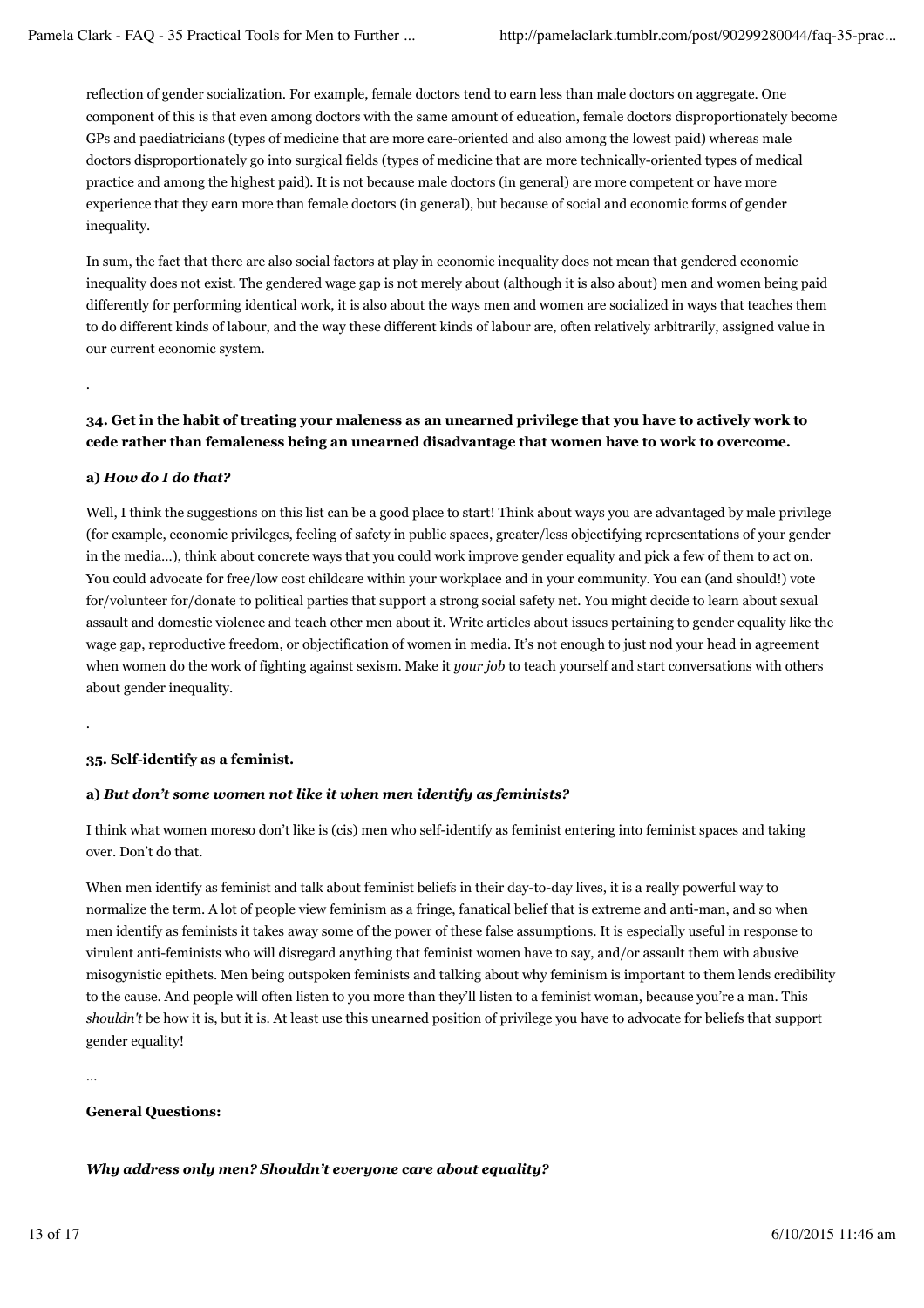We tend to be more invested in and passionate about issues that negatively affect us personally, but this shouldn't be the case. As people who have been unfairly advantaged by gender inequality, men have a responsibility to use their position of privilege to help those who are disadvantaged by it.

# *Why such a long list? Isn't this a lot of demands?*

First, these are not "demands." These are not practices I'm suggesting we mandate or set into law. They are suggestions of things you can do if you want to support feminism. This is not supposed to be a checklist or a feminism how-to guide. Literally no one is forcing you to do anything on the list you don't feel like doing.

The list is long, first of all, because there are a long list of ways men may unintentionally reinforce gender inequality. I wanted to be fairly comprehensive in offering suggestions that address different aspects of male privilege.

I also wanted to have a fairly extensive list of specific suggestions to choose from because the specific ways in which any individual man perpetuates gender inequality differs from person to person. As I say from the outset, not all the items on the list apply to all men. The category "men" is not a monolithic entity and there's lots of variation among men in terms of the kinds of relationships they have with women, their personal relationship to forms of structural privilege, their life experience, their resources, etc. So by constructing a list that has lots of options to choose from, my intention is that anyone who self-identifies as a man should be able to find at least some items on this list that are relevant to him and make sense for him to work on.

# *These suggestions are too individualistic and don't do anything to address structural issues. How does this create revolution?*

Suggesting men do these things is not suggesting that's ALL men should do or need to do to.

The title of my piece is not "The Complete Guide to Ending Gender Inequality" and I am not suggesting it should be viewed as such. These are suggestions of practices men can employ in everyday life to become more attentive to the informal ways they personally perpetuate patriarchal social norms, and to offer practical solutions for ways then can work to resist complicity in these kinds of harms.

Most of us can't actually do anything to independently create revolutionary structural change to the entire gender socialization apparatus, but we can very easily do things like the tools suggested in this list that concretely make the lives of women around us better. And doing things to make the lives of women around us better is an important part of being a feminist and advocating for feminist political change.

Your relationship to gender inequality in your personal relationships with the women you are closest to mirrors your values, commitments, and ideals about women and feminism in general. You need to be able to be empathetic with the struggles and needs of women in your personal life in order to have a remote chance of being able to empathize with the struggles and needs of women on a global scale.

The less women are burdened by inequalities in their personal relationships with men, the less they live in a cultural climate where the lived practices of gender inequality are treated as normal, natural, expected, and invisible, the less time and energy they have to devote to fighting for feminist change, and the less inclined they will be to view the inequalities they suffer as being able to be resisted.

To say that the personal is political, or that the way men treat the women with whom they have personal relationships has important political effects on the lives of the women around them, is not a liberal philosophical argument. Society is made up of individuals. Changing the attitudes of individuals is a fundamental part of the process of working to produce broad, structural change. If society is made up of individual men who think it's no biggie for their wife to do 90% of housework or to make sexist jokes about female politicians, it is going to be really tough to create meaningful capital-F Feminist change in this kind of cultural climate. The more we work toward gaining a critical mass of men who are conscious of, and feel a personal commitment to resist, patriarchy, the more we will be able to achieve social change and structural change.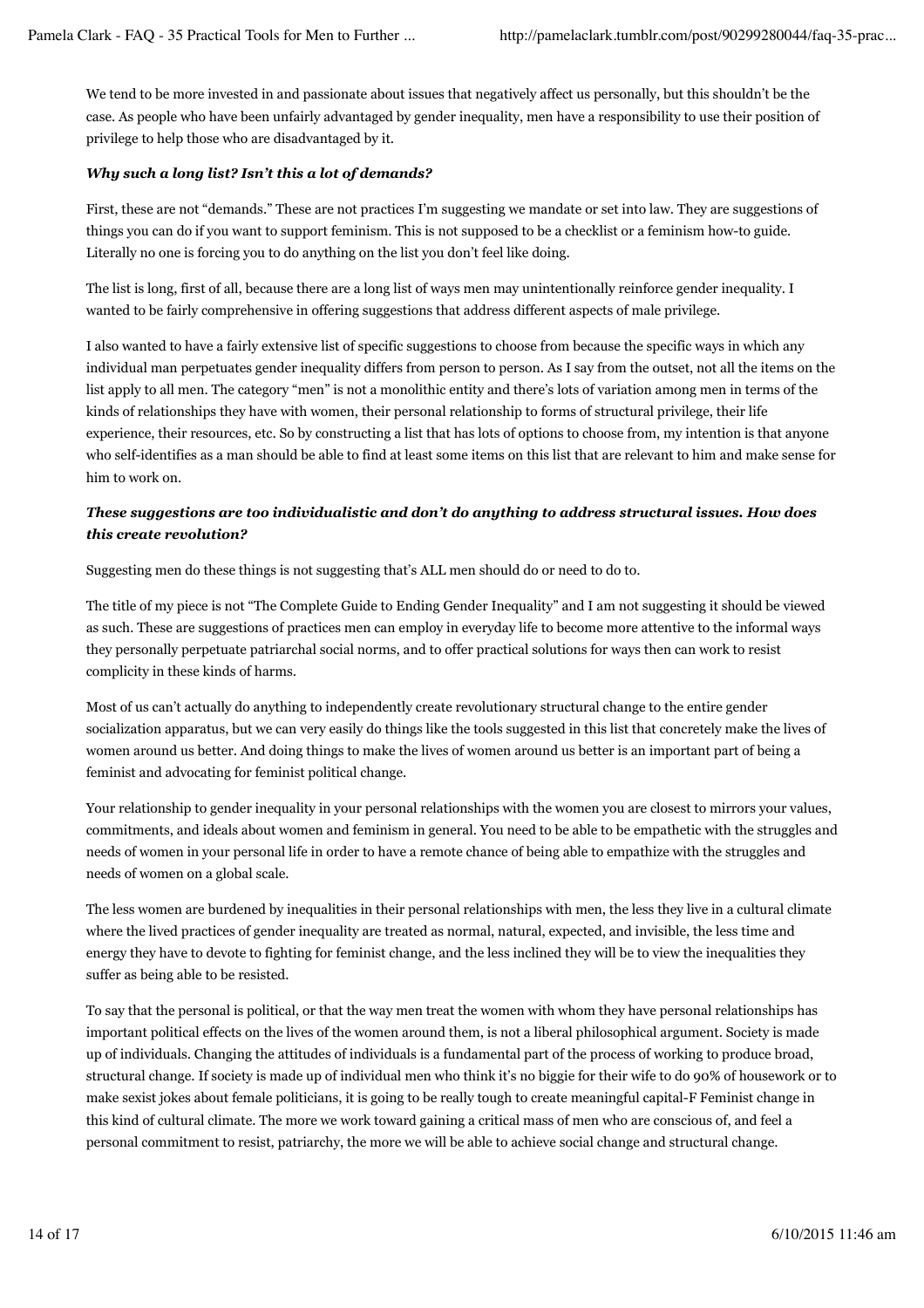# *Doesn't equality mean treating everyone the same? It's not equality to say men have to do certain things and women do not.*

We need to get down to basics here and have a serious conversation about what equality actually means.

In the Western world, we tend to think about equality in a really crude and non-nuanced way. We think about the word "equality" and we imagine a metaphor like, say, a birthday party with 8 children and one cake, and think about equality as dividing the cake into 8 equal pieces and distributing one to each child.

The problem is that in the real world equality, fairness, and justice are never so straightforward or simple as this distribution of a birthday cake. In the real world, there are an infinite and infinitely complex number of factors that need to be accounted for when we think about equality. It's more like having one birthday cake and one child who is allergic to eggs and can't eat the cake, three who haven't eaten in two days, one who hasn't eaten in *three* days, two who don't like sharing and want the whole cake to themselves, and one who thinks they should eat only half the cake and sell the rest to the highest bidder.

When we have to account for all these kinds of factors, thinking about how it's fair and equal to divide up the cake becomes very complicated. When talking about broad social issues in the real world, equality is not so simple as treating everyone the same. We do not all exist in the world in equivalent conditions and we do not all need or experience the same things.

Here's another example: If you were to tax every person in your city \$200 in order to fund improvements to public transit, this is "equal" treatment in a very crude, literal sense (everyone is paying the same amount), but this equal treatment does not produce conditions of equality. It would be an enormous sacrifice that really hurts those who earn very little and don't have \$200 to spare, but it would be rather insignificant and barely register as a sacrifice at all for those who are extraordinarily wealthy. So it does not have the effect of creating equality if we treat everyone identically and ask every person to do the exact same thing.

Some people have a great deal of privilege, others experience a great deal of suffering and structural oppression. Equality is not identical treatment for those who are disadvantaged by structural forms of oppression and those who are benefitted by structural privilege, it is treating the privileged and the oppressed differently in ways that ultimately help to equal out the power imbalances between them. Equality means recognizing where there are differences, and treating people in ways that are conscious of their needs, resources, and experiences in consideration of the structural privileges and oppressions they face. We cannot be, or pretend to be, "gender blind," "race blind," "class blind," or any other kind of "- blind." We either actively work to change the unequal distribution of power, which is the real definition of equality, or we perpetuate inequality by pretending structural imbalances of power do not exist.

(Notes: 82) **8:00PM** | URL: http://tmblr.co/ZD37wx1K6GQgi

|   | improbableunicorns likes this                                                                                          |
|---|------------------------------------------------------------------------------------------------------------------------|
|   | hal-k likes this                                                                                                       |
|   | frostbite883 likes this                                                                                                |
|   | iwanka likes this                                                                                                      |
|   | iwanka reblogged this from pamelaclark and added:                                                                      |
|   | I don't write much here on tumblr. Instead any text I wrote you find this reblog with text by pamelaclark because this |
|   | maura44 likes this                                                                                                     |
| 寫 | iamamotherfuckingprincess likes this                                                                                   |
| z | tisabearwhere reblogged this from pamelaclark                                                                          |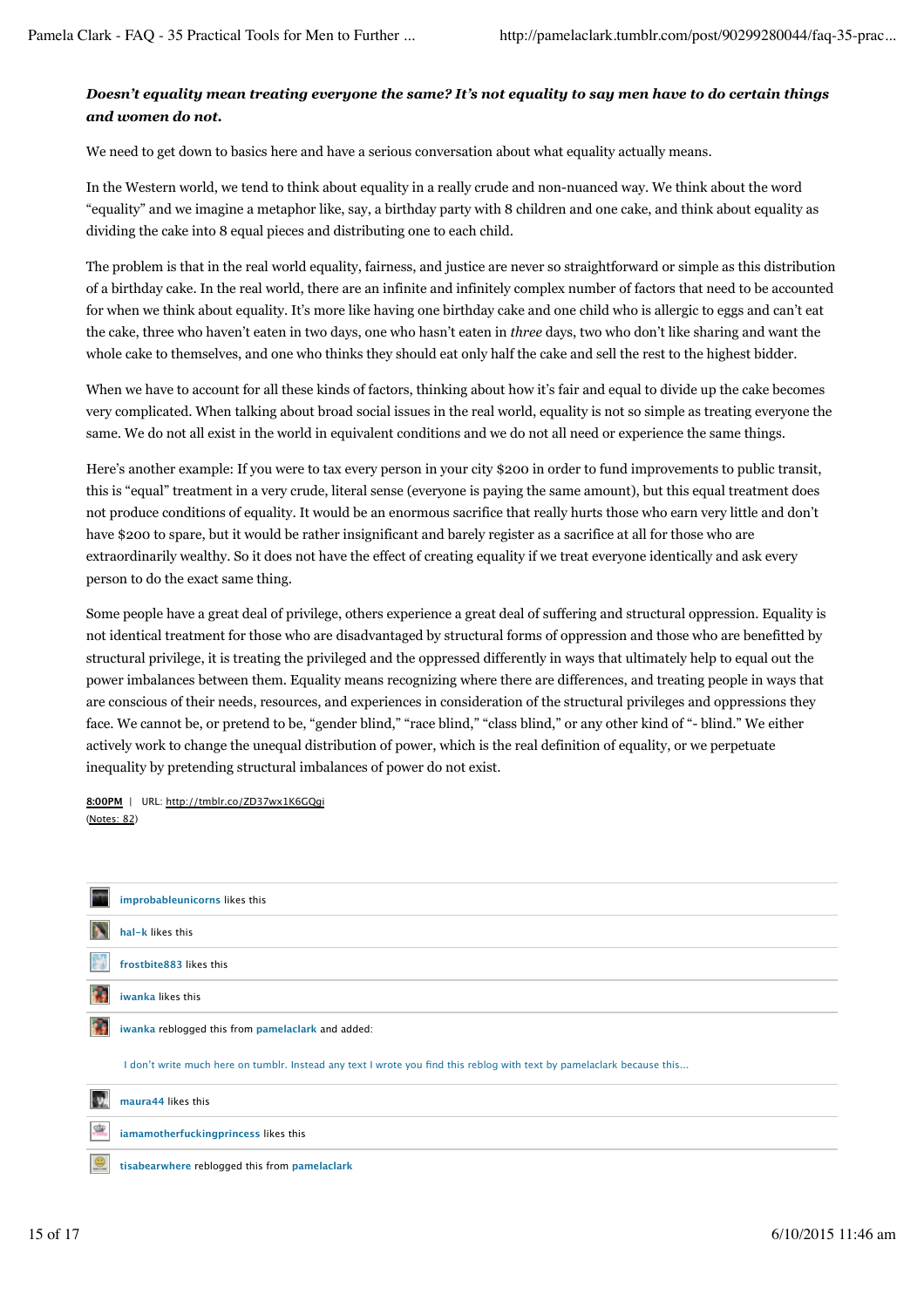| $\blacktriangledown$ | hazuitokage likes this                                                                                             |
|----------------------|--------------------------------------------------------------------------------------------------------------------|
| B                    | lurkingtroll reblogged this from pamelaclark                                                                       |
| 奏                    | thepantomimehorse reblogged this from pamelaclark                                                                  |
| 碰                    | saraholeksyk likes this                                                                                            |
| T.                   | sweetalissum likes this                                                                                            |
|                      | femfreq likes this                                                                                                 |
| 建                    | faustaufsaug likes this                                                                                            |
| Ņ.                   | petukocasual likes this                                                                                            |
| $\circledcirc$       | tisabearwhere likes this                                                                                           |
|                      | guisendisguise reblogged this from pamelaclark                                                                     |
| ы                    | guisendisguise likes this                                                                                          |
| ob                   | taotsu2 reblogged this from pamelaclark                                                                            |
| O                    | youreyesimmaculate likes this                                                                                      |
| Y.                   | spideyj likes this                                                                                                 |
| 隆                    | nlemoine likes this                                                                                                |
| ÷                    | softseawhistle reblogged this from leupagus                                                                        |
| ÷                    | softseawhistle likes this                                                                                          |
|                      | jonquila likes this                                                                                                |
|                      | shayrazor likes this                                                                                               |
| 燦                    | seriouslydidijustdothat reblogged this from leupagus                                                               |
|                      | genderoffender reblogged this from pamelaclark                                                                     |
| F                    | woebutt likes this                                                                                                 |
| ×                    | hanneosteby likes this                                                                                             |
| Ā                    | robinade likes this                                                                                                |
|                      | appleqb reblogged this from pamelaclark                                                                            |
| P                    | applegb likes this                                                                                                 |
|                      | oneoclockfox likes this                                                                                            |
| O                    | cpt-voringard likes this                                                                                           |
|                      | bookcameraknife likes this                                                                                         |
| A                    | capesandteapots reblogged this from leupagus and added:                                                            |
|                      | I've never heard someone say it seriously, but I always get the impression that it's accepted that a man can't and |
|                      | georgespelvin likes this                                                                                           |
| o                    | floridaalicat likes this                                                                                           |